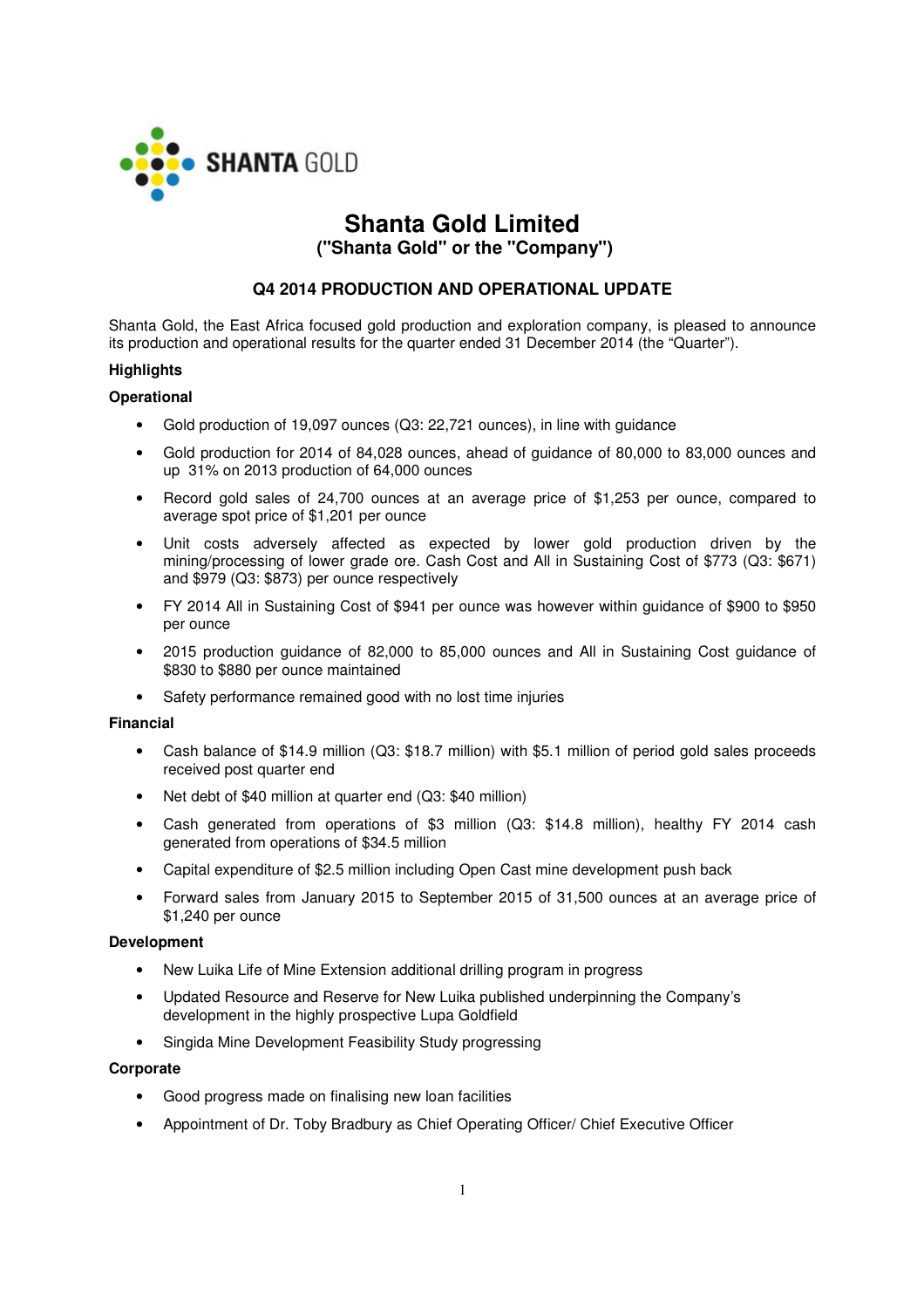

## **Mike Houston, CEO, commented:**

"The Company has delivered a very positive operating performance over the past year enabling us to report full year production ahead of guidance. Alongside this, there have been a number of important developments progressed which will have a significant impact on the future of Shanta Gold. The plant has been largely de-bottlenecked and the higher plant throughput has provided the flexibility to process increased volumes of ore. In addition, following the review of the viability of underground mining, a decision was made on the final Bauhinia Creek pit design and the pushback was commenced in April 2014. The Bauhinia Creek pushback will remain a key operational challenge and focus during 2015 as the Company looks to implement the life of mine extension project.

Cash generation during the year was healthy, despite the lower gold prices, and enabled the Company to fund its capital expenditure program and service debt obligations whilst maintaining a cash balance of \$14.9 million at year end. The new loan facilities agreed with Investec Bank, which are expected to be concluded in Q1 2015, will give the Company greater financial flexibility during the next phase of Shanta Gold's development and lower debt servicing costs as we look to deliver value to shareholders through balancing capital growth and potential for dividends.

I am pleased to welcome Toby Bradbury to the senior management team from 1 January 2015. He has made an immediate impact through his enthusiasm and knowledge base and will add significant value to Shanta as the company moves into the next phase of its development."

#### **Conference Call**

Shanta Gold will be hosting a conference call for analysts at 9.00am this morning to discuss the announcement, please find details below:

**Time & Date:** 9.00am – Tuesday 20 January 2015 **Dial-In:** +44 (0)1452 569 393 **Passcode:** Shanta Gold

#### **Operational**

#### Production Summary

|                           | Q4 2014 | Q3 2014 | Q2 2014 | Q1 2014 |
|---------------------------|---------|---------|---------|---------|
|                           |         |         |         |         |
| Tonnes ore milled         | 154,309 | 153,301 | 140,856 | 132,198 |
| Grade (g/t)               | 4.37    | 5.17    | 5.71    | 5.57    |
| Recovery (%)              | 88.2    | 89.1    | 88.2    | 85.5    |
| Gold (ounces)             |         |         |         |         |
| Production                | 19,097  | 22,721  | 21,996  | 20,214  |
| Sales                     | 24,700  | 18,600  | 22,400  | 22,059  |
| Silver production         | 34,768  | 38,999  | 20,265  | 7,315   |
| Realised Gold price(US\$) | 1,253   | 1,306   | 1.307   | 1,297   |

*Note: Following a review of what is considered a more acceptable methodology of measuring production statistics, the company has reverted to a 'Reconciled Head Grade' and the 4 quarters have been amended accordingly to reflect this process.*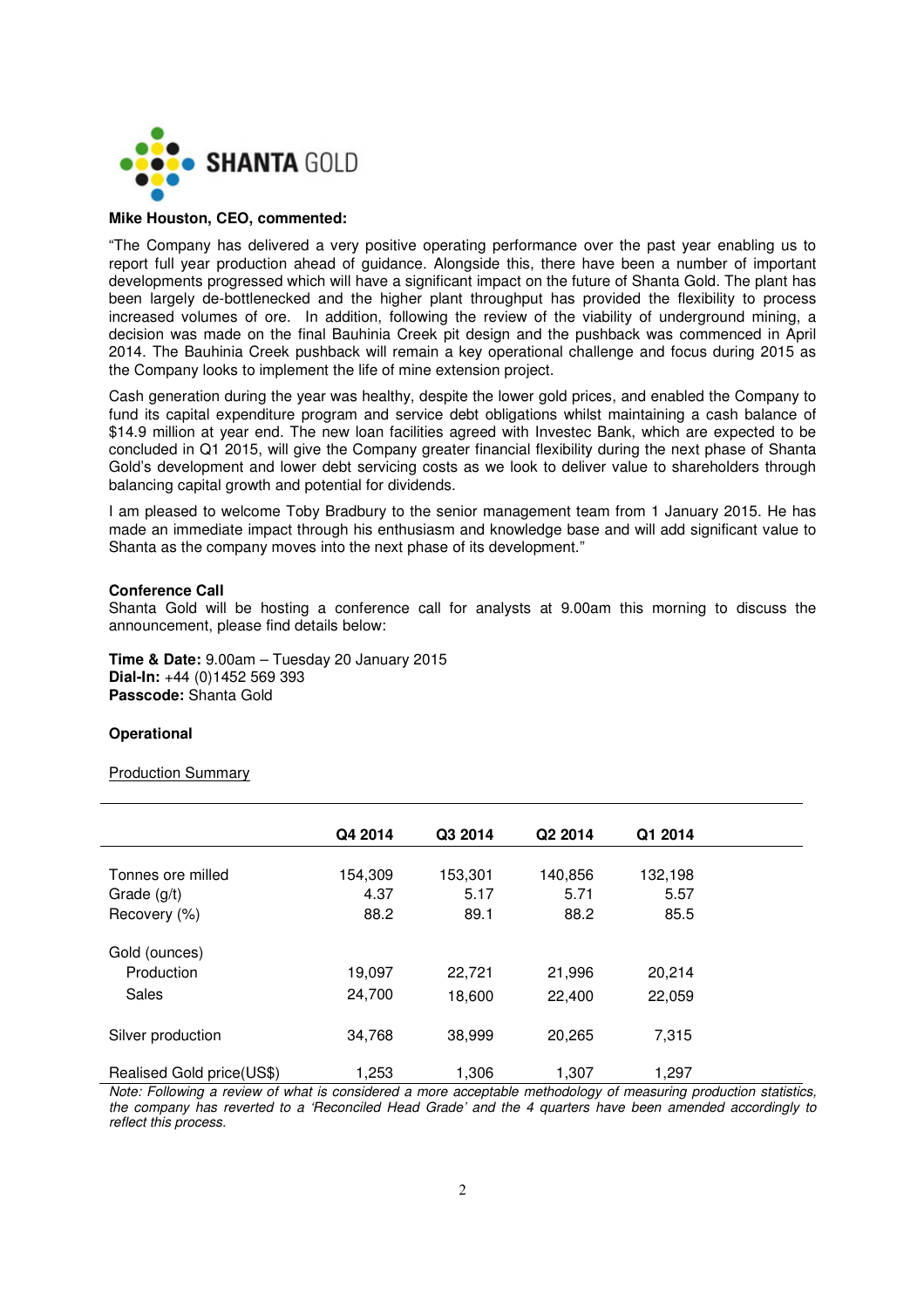

Gold production of 19,097 ounces was, as per guidance, significantly lower than the previous quarter. This reflects the impact of the pushback in terms of the availability of higher grade ore, and the stabilisation of CIL inventory following the completion of the plant improvements. The 15% reduction in ore grade was a result of the utilisation of higher volumes of lower grade ore from both the Luika pit and stockpile during the on-going Bauhinia Creek pushback. Gold production for the year totaled 84,028 ounces, ahead of the guidance of 80,000 to 83,000 ounces and 31% above 2013 production of 64,054 ounces reflecting a combination of a 48% increase in ore milled and 16% reduction in ore grade.

The commissioning of the new elution/electro-winning plant in May 2014 resulted in a 5% increase in gold recovery. Silver recovery also increased from 22% to 65% with 101,347 ounces produced for the year, up 307% from the 2013 production. The crusher/screening circuit was commissioned in October 2014 and although operating at materially higher volumes than the old circuit, does require some modifications. These modifications will now be completed by the supplier during H1 2015.

The Bauhinia Creek pushback based on the 160 metre pit design remains on course to be largely complete by the end of 2015. This pushback will enable access to the high grade open pit ore reserves during 2015 and provide considerable operational flexibility when the underground mining comes on stream in H2 2016.

Poor availability of open cast mining equipment which was exacerbated by a fuel contamination problem experienced in December 2014 had a negative effect on mining operations and waste mining fell behind schedule. This will impact on Q1 2015 ore production. At the time of writing, open cast mining equipment availability remains a concern and therefore Q1 2015 production is expected to be at a similar level to Q4 2014. However, the guidance of 82,000 to 85,000 oz is maintained, albeit with H1 2015 production expected to be slightly lower than H2 2015. Management is working closely with the open cast mining contractor to address the equipment availability issues.

## Mining and Power Costs

The Company uses approximately 500,000 litres of diesel per month in mining operations and a similar quantity of HFO to generate power. We saw a marginal benefit of the lower oil prices in Q4 2014 but with the time lag, we anticipate a material cost improvement in Q1 2015. The Company has been able to hedge approximately 6 months' supply of HFO at a competitive price and if oil prices remain at current levels, this will have a material impact on operational costs both directly and indirectly.

## Crusher Fire Update

As previously reported, on 8 January 2015 there was a fire in the recently commissioned crushing circuit which rendered the screen inoperable. The fire damage is currently being evaluated in conjunction with the supplier in terms of warranties/final sign-off and the insurers. The Company will report back to the market once this assessment has been concluded. The standby crusher has been used since the fire incident and can continue to be used if deemed necessary until such time as the new crusher is back on line, resulting in no material loss of production. The additional operating costs arising from the hire of the standby crusher will be covered by the Company's insurance policy.

#### Safety, Health and Environment

Safety performance has remained good and no lost time injuries have been recorded for the year to date.

## **Financial**

A record 24,700 ounces of gold, including fulfillment of forward sales commitments, were sold during the Quarter at an average price of \$1,253 per ounce, compared to an average spot price of \$1,201 per ounce. Total gold sales for the year were 87,758 ounces at an average price of \$1,289 per ounce. As at 31 December 2014, the Company had hedged to September 2015, 31,500 ounces at an average price of \$1,240 per ounce.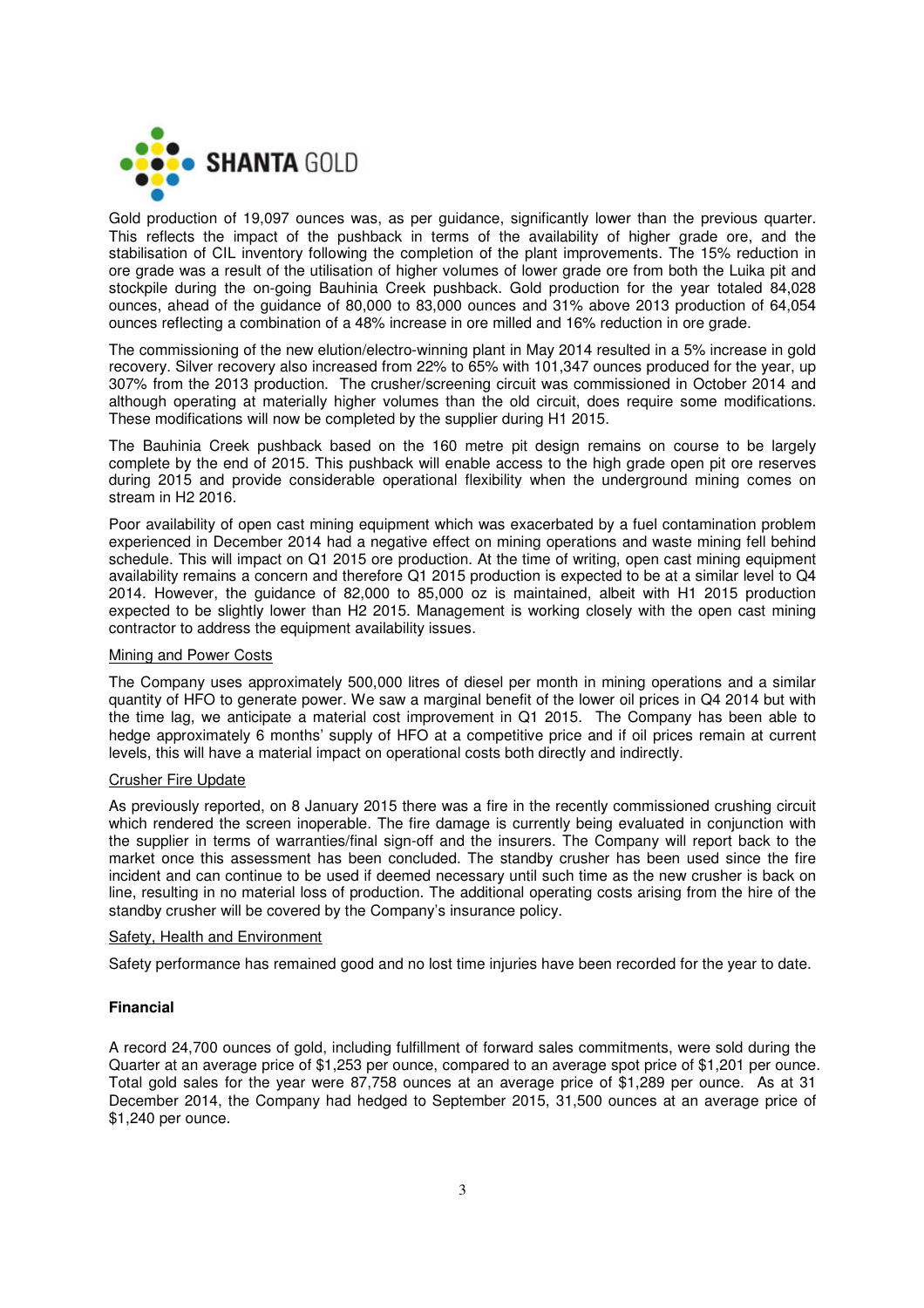

Cost performance for the Quarter was adversely affected by the lower gold production and the mining/processing of lower grade ore. "Cash Cost" (Note 1) per ounce amounted to \$773 (Q3: \$671) and "All in Sustaining Cost" (AISC) (Note 2) amounted to \$979 per ounce (Q3: \$873). However, the 2014 All in Sustaining Cost of \$941 was within the Company guidance of \$900 to \$950. Capital expenditure in the Quarter amounted to \$2.5 million of which \$1.6 million was in respect of the on-going Bauhinia Creek open pit development.

\$3 million cash generated from operations was lower than for the previous quarter due to the lower gold price and also the fact that \$5 million of gold sales proceeds were received post quarter end. However, in view of the low and volatile gold price, full year cash generation was an encouraging \$34.5 million. Repayment of the FBN loan continued in the quarter as scheduled with a total of \$11.25 million repaid during the year leaving a balance of \$22.5 million at 31 December 2014. Net debt at quarter end amounted to \$40 million, including the \$25 million Convertible Loan Notes redeemable in 2017. Cash balance at quarter end was \$14.9 million, a decrease of \$3.8 million from the previous quarter.

Note 1: Cash Cost - Back of mine operating and administrative costs excluding royalty

Note 2: AISC - Cash cost plus royalty, stay in business capital expenditure, interest and G & A

## **Development**

#### New Luika Life of Mine and Expansion Project

As previously advised, the initial report from the third party review carried out by AMC recommended that in view of the nature of the ore body, additional drilling should be undertaken to further decrease the risk profile of the planned life of mine extension associated with the underground mining. The drilling program has commenced and is on schedule to be completed during Q2 2015.

#### Resource Update

During the Quarter the Company announced an updated resource and reserve statement, for the Bauhinia Creek, Luika and Ilunga targets which demonstrated the on-going potential of these targets to support both opencast and underground mining. In addition to these results, off mine exploration work continues in the prospective Lupa Goldfields and the Company remains confident that with the knowledge gained to date, it will discover new resources.

#### **Singida**

Progress continues to be made on upgrading the current feasibility study.

#### **Corporate**

#### Funding

As previously reported, the Company has signed a term sheet with Investec Bank for two loan facilities on improved terms totaling \$40 million. Commercial and legal due diligence is currently in progress and financial closure is expected by the end of Q1 2015. \$22.5 million of the facility will be used to refinance the existing FBN bank loan whilst the balance will be a 'standby facility' to be drawn if and when needed during the implementation of the New Luika Gold Mine Life of Mine Extension Project.